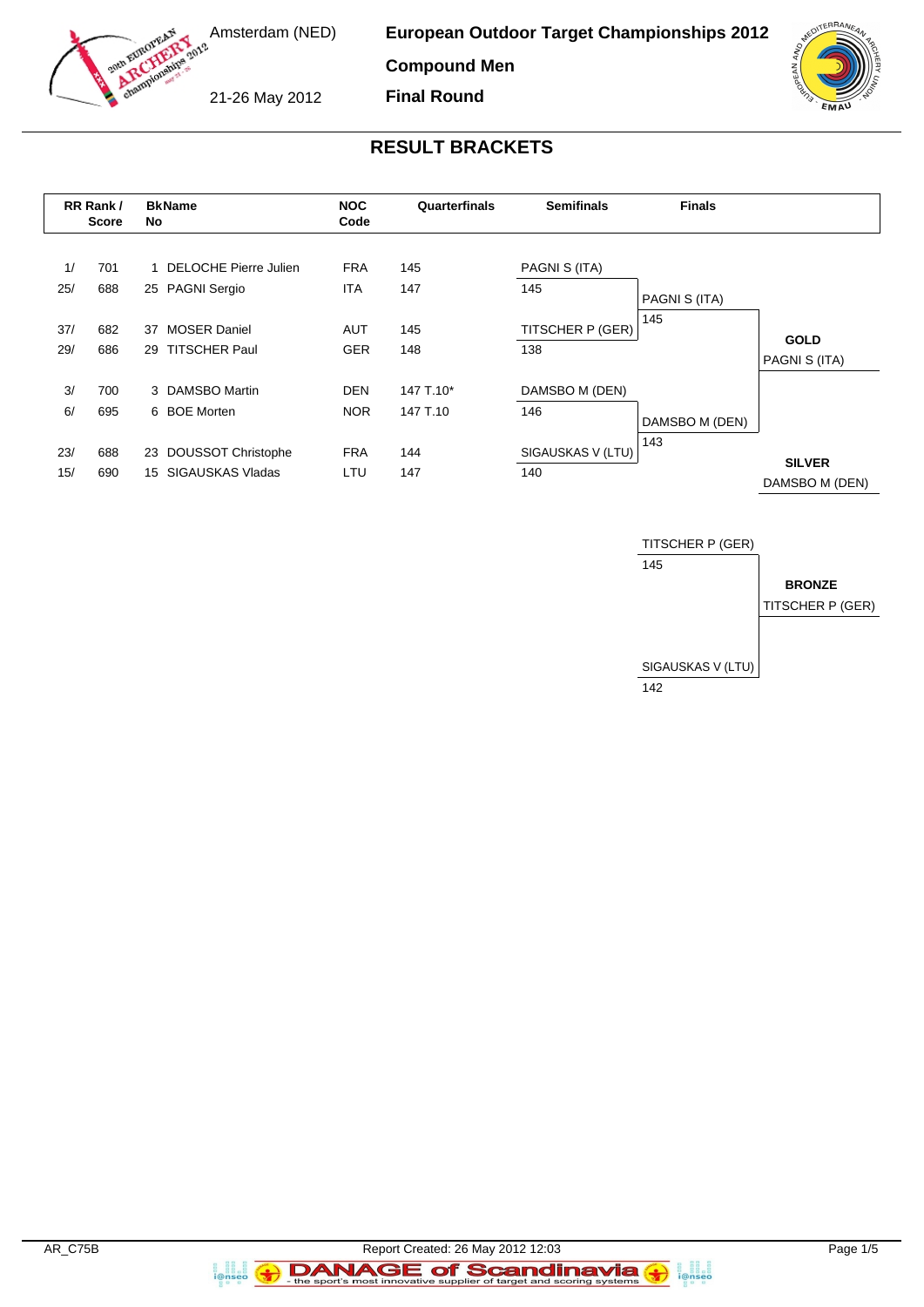

Amsterdam (NED)

**European Outdoor Target Championships 2012**

**Compound Men**

21-26 May 2012

**Elimination Round**



# **RESULT BRACKETS**

|       | RR Rank /<br><b>Score</b> | No | <b>BkName</b>              | <b>NOC</b><br>Code | 1/48<br>Elimin. Round | 1/24<br>Elimin. Round      | 1/16<br>Elimin. Round           | 1/8<br>Elimin. Round    | Quarterfinals           |
|-------|---------------------------|----|----------------------------|--------------------|-----------------------|----------------------------|---------------------------------|-------------------------|-------------------------|
| 1/    | 701                       |    | 1 DELOCHE Pierre Julien    | <b>FRA</b>         |                       | DELOCHE PJ (FRA)           |                                 |                         |                         |
|       |                           |    | pre-seeded in 1/16th       |                    |                       |                            | DELOCHE PJ (FRA)                |                         |                         |
|       |                           |    |                            |                    |                       | -Bye-                      | 148                             |                         |                         |
|       |                           |    |                            |                    |                       |                            |                                 |                         |                         |
|       |                           |    |                            |                    |                       |                            |                                 | DELOCHE PJ (FRA)<br>147 |                         |
| 33/   | 685                       |    | 33 CAUWE Michael           | <b>BEL</b>         |                       | CAUWE M (BEL)              |                                 |                         |                         |
|       |                           |    | -Bye-                      |                    |                       | 145 T.10                   | CAUWE M (BEL)                   |                         |                         |
|       |                           |    | -Bye-                      |                    |                       | FANTI L (ITA)              | 144                             |                         |                         |
| 32/   | 685                       |    | 32 FANTI Luca              | <b>ITA</b>         |                       | 145 T.9                    |                                 |                         |                         |
|       |                           |    |                            |                    |                       |                            |                                 |                         | DELOCHE PJ (FRA)<br>145 |
| 17/   | 689                       |    | 17 MATZNER Michael         | AUT                |                       | MATZNER M (AUT)            |                                 |                         |                         |
|       |                           |    | -Bye-                      |                    |                       | 146                        | MATZNER M (AUT)                 |                         |                         |
| 65/   | 657                       |    | 65 BARANAUSKAS Mindaugas   | LTU                | 139                   | <b>BARANAUSKAS M (LTU)</b> | 144                             |                         |                         |
| 48/   | 675                       |    | 48 SMITH John              | <b>IRL</b>         | 138                   | 137                        |                                 |                         |                         |
|       |                           |    |                            |                    |                       |                            |                                 | MATZNER M (AUT)<br>143  |                         |
| 49/   | 675                       |    | 49 BLAZQUEZ Alberto        | <b>ESP</b>         | 144                   | BLAZQUEZ A (ESP)           |                                 |                         |                         |
| 64/   | 660                       |    | 64 BOEE Kjell Terje        | <b>NOR</b>         | 141                   | 144                        | BLAZQUEZ A (ESP)                |                         |                         |
|       |                           |    | -Bye-                      |                    |                       | VERDEYEN L (BEL)           | 141                             |                         |                         |
| 16/   | 689                       |    | 16 VERDEYEN Luc            | <b>BEL</b>         |                       | 142                        |                                 |                         |                         |
|       |                           |    |                            |                    |                       |                            |                                 |                         |                         |
| 9/    | 692                       |    | 9 GENET Dominique          | <b>FRA</b>         |                       | <b>GENET D (FRA)</b>       |                                 |                         |                         |
|       |                           |    | -Bye-                      |                    |                       | 149                        | <b>GENET D (FRA)</b>            |                         |                         |
| 57/   | 666                       |    | 57 DE LA TORRE Luis Miguel | <b>ESP</b>         | 142                   | DE LA TORRE LM (ESP)       | 146                             |                         |                         |
| 56/   | 666                       |    | 56 BELLONI Fabrizio        | <b>SMR</b>         | 136                   | 141                        |                                 |                         |                         |
|       |                           |    |                            |                    |                       |                            |                                 | <b>GENET D (FRA)</b>    |                         |
| 41/   | 678                       |    | 41 SCRIBA Julian           | GER                | 145                   | SCRIBA J (GER)             |                                 | 146                     |                         |
| 72/   | 649                       |    | 72 KENT Kristo             | <b>EST</b>         | 134                   | 144                        | SCRIBA J (GER)                  |                         |                         |
|       |                           |    |                            |                    |                       |                            | 144                             |                         |                         |
| 24/   | 688                       |    | -Bye-<br>24 GRIMWOOD Liam  | GBR                |                       | GRIMWOOD L (GBR)<br>141    |                                 |                         |                         |
|       |                           |    |                            |                    |                       |                            |                                 |                         | PAGNI S (ITA)           |
| $25/$ | 688                       |    | 25 PAGNI Sergio            | <b>ITA</b>         |                       | PAGNI S (ITA)              |                                 |                         | 147                     |
|       |                           |    | -Bye-                      |                    |                       | 147                        | PAGNI S (ITA)                   |                         |                         |
|       |                           |    |                            |                    |                       |                            | 145 T.10,10                     |                         |                         |
| $73/$ | 648                       |    | 73 SERNA Jonas             | LTU                | 141                   | SITAR D (SLO)              |                                 |                         |                         |
| 40/   | 679                       |    | 40 SITAR Dejan             | <b>SLO</b>         | 143                   | 145                        |                                 | PAGNI S (ITA)           |                         |
|       |                           |    |                            |                    |                       | -Bye-                      |                                 | 148                     |                         |
|       |                           |    |                            |                    |                       |                            |                                 |                         |                         |
|       |                           |    |                            |                    |                       |                            | JARVENPAA M (FIN)<br>145 T.10,9 |                         |                         |
|       |                           |    | pre-seeded in 1/16th       |                    |                       | JARVENPAA M (FIN)          |                                 |                         |                         |
| 8/    | 692                       |    | 8 JARVENPAA Marko          | <b>FIN</b>         |                       |                            |                                 |                         |                         |

AR\_C75A Report Created: 26 May 2012 12:03 Page 2/5 **DANAGE of Scandinavia** 

a analis<br>i@nseo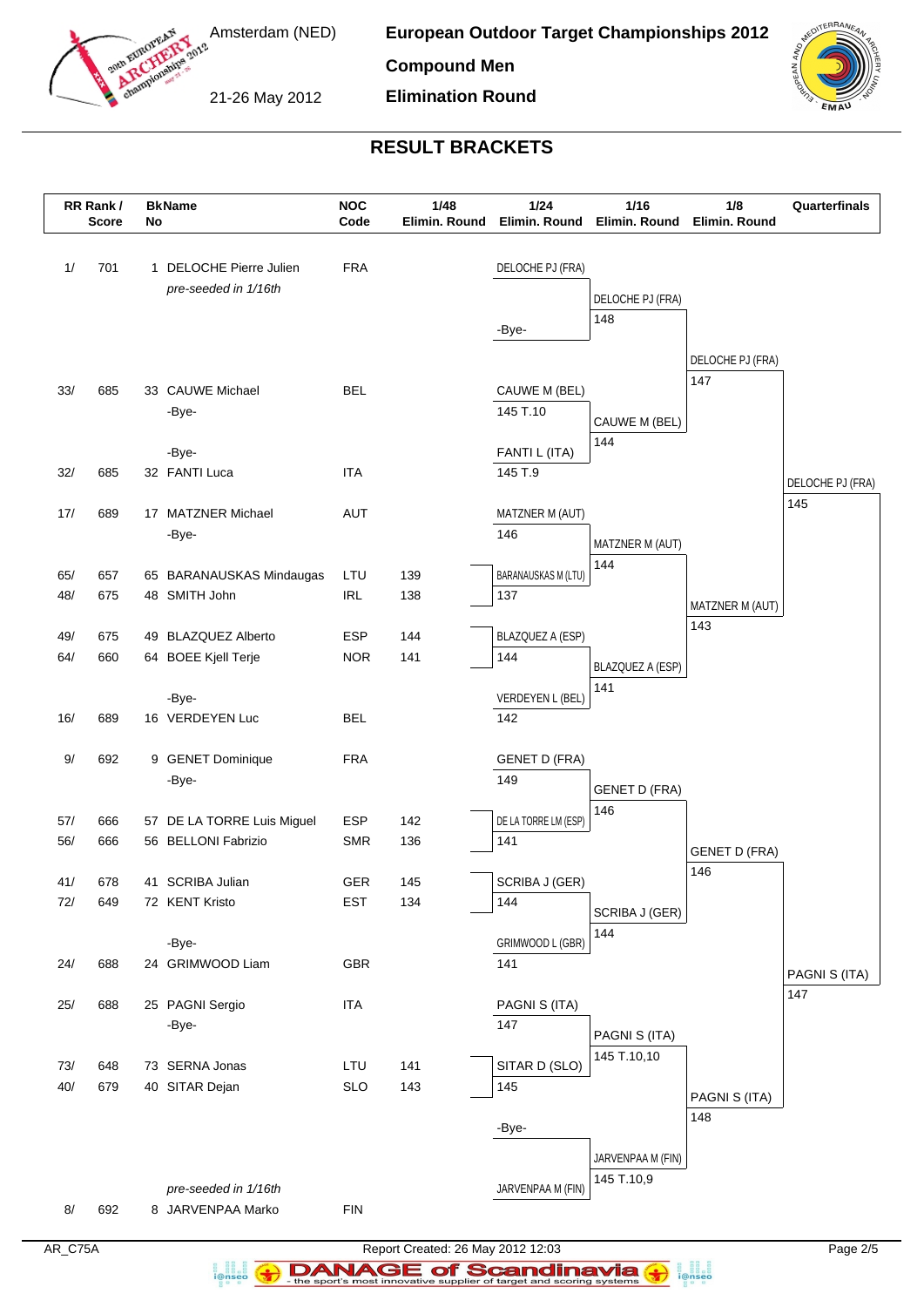

**European Outdoor Target Championships 2012**

**Compound Men**

21-26 May 2012



# **RESULT BRACKETS**

**Elimination Round**

|            | RR Rank /<br><b>Score</b> | No | <b>BkName</b>                             | <b>NOC</b><br>Code       | 1/48<br>Elimin. Round | 1/24<br>Elimin. Round     | 1/16<br>Elimin. Round   | 1/8<br>Elimin. Round    | Quarterfinals    |
|------------|---------------------------|----|-------------------------------------------|--------------------------|-----------------------|---------------------------|-------------------------|-------------------------|------------------|
| $5/$       | 699                       |    | 5 BUSBY Duncan                            | <b>GBR</b>               |                       | <b>BUSBY D (GBR)</b>      |                         |                         |                  |
|            |                           |    | pre-seeded in 1/16th                      |                          |                       |                           | <b>BUSBY D (GBR)</b>    |                         |                  |
|            |                           |    |                                           |                          |                       |                           | 144                     |                         |                  |
|            |                           |    |                                           |                          |                       | -Bye-                     |                         |                         |                  |
|            |                           |    |                                           |                          |                       |                           |                         | MOSER D (AUT)           |                  |
| 37/        | 682                       |    | 37 MOSER Daniel                           | <b>AUT</b>               | 145                   | MOSER D (AUT)             |                         | 147                     |                  |
| 76/        | 644                       |    | 76 SOMMER Max                             | AUT                      | 134                   | 145 T.10                  |                         |                         |                  |
|            |                           |    |                                           |                          |                       |                           | MOSER D (AUT)           |                         |                  |
|            |                           |    | -Bye-                                     |                          |                       | DAMBAEV A (RUS)           | 145                     |                         |                  |
| 28/        | 687                       |    | 28 DAMBAEV Alexander                      | <b>RUS</b>               |                       | 145 T.9                   |                         |                         | MOSER D (AUT)    |
|            |                           |    |                                           |                          |                       |                           |                         |                         | 145              |
| 21/        | 688                       | 21 | <b>BONELLI Giovanni Paolo</b>             | <b>SMR</b>               |                       | <b>BONELLI GP (SMR)</b>   |                         |                         |                  |
|            |                           |    | -Bye-                                     |                          |                       | 143                       | <b>BONELLI GP (SMR)</b> |                         |                  |
|            |                           |    |                                           |                          |                       |                           | 144                     |                         |                  |
| 69/<br>44/ | 653<br>677                |    | 69 KRSTIC Borislav<br>44 LUNDIN Morgan    | <b>SRB</b><br><b>SWE</b> | 136<br>144            | LUNDIN M (SWE)<br>142     |                         |                         |                  |
|            |                           |    |                                           |                          |                       |                           |                         | DRAGONI L (ITA)         |                  |
| 53/        | 671                       |    | 53 VINOGRADOV Roman                       | <b>UKR</b>               | -Bye-                 | VERNER P (CZE)            |                         | 145                     |                  |
| 60/        | 663                       |    | 60 VERNER Petr                            | <b>CZE</b>               |                       | 139                       |                         |                         |                  |
|            |                           |    |                                           |                          |                       |                           | DRAGONI L (ITA)<br>147  |                         |                  |
|            |                           |    | -Bye-                                     |                          |                       | DRAGONI L (ITA)           |                         |                         |                  |
| 12/        | 691                       |    | 12 DRAGONI Luigi                          | <b>ITA</b>               |                       | 143                       |                         |                         |                  |
|            |                           |    |                                           |                          |                       |                           |                         |                         |                  |
| 13/        | 690                       |    | 13 BLEYENDAAL Ruben<br>-Bye-              | <b>NED</b>               |                       | BLEYENDAAL R (NED)<br>144 |                         |                         |                  |
|            |                           |    |                                           |                          |                       |                           | BLEYENDAAL R (NED)      |                         |                  |
| 61/        | 663                       | 61 | <b>DAVARCI Ali</b>                        | <b>TUR</b>               | 138                   | ZEMAN V (SVK)             | 144                     |                         |                  |
| 52/        | 671                       |    | 52 ZEMAN Viktor                           | <b>SVK</b>               | 140                   | 142                       |                         |                         |                  |
|            |                           |    |                                           |                          |                       |                           |                         | MIOKOVIC D (SRB)<br>139 |                  |
| 45/        | 677                       |    | 45 VIDAL Alfonso                          | <b>ESP</b>               | 137                   | VIDAL A (ESP)             |                         |                         |                  |
| 68/        | 654                       |    | 68 ELMAAGACLI Demir                       | <b>TUR</b>               | 136                   | 140                       | MIOKOVIC D (SRB)        |                         |                  |
|            |                           |    |                                           |                          |                       |                           | 147                     |                         |                  |
|            |                           |    | -Bye-                                     |                          |                       | MIOKOVIC D (SRB)          |                         |                         |                  |
| 20/        | 688                       |    | 20 MIOKOVIC Danilo                        | <b>SRB</b>               |                       | 141                       |                         |                         | TITSCHER P (GER) |
| 29/        | 686                       |    | 29 TITSCHER Paul                          | GER                      |                       | TITSCHER P (GER)          |                         |                         | 148              |
|            |                           |    | -Bye-                                     |                          |                       | 148                       |                         |                         |                  |
|            |                           |    |                                           |                          |                       |                           | TITSCHER P (GER)        |                         |                  |
|            |                           |    | -Bye-                                     |                          |                       | HAGEN PO (NOR)            | 146                     |                         |                  |
| 36/        | 683                       |    | 36 HAGEN Paul Ole                         | <b>NOR</b>               |                       | 141                       |                         | TITSCHER P (GER)        |                  |
|            |                           |    |                                           |                          |                       |                           |                         | 147                     |                  |
|            |                           |    |                                           |                          |                       | -Bye-                     |                         |                         |                  |
|            |                           |    |                                           |                          |                       |                           | SCHLOESSER M (NED)      |                         |                  |
|            |                           |    |                                           |                          |                       | SCHLOESSER M (NED)        | 145                     |                         |                  |
| 4/         | 700                       |    | pre-seeded in 1/16th<br>4 SCHLOESSER Mike | <b>NED</b>               |                       |                           |                         |                         |                  |
|            |                           |    |                                           |                          |                       |                           |                         |                         |                  |

a analis<br>i@nseo

AR\_C75A Report Created: 26 May 2012 12:03 Page 3/5 **DANAGE of Scandinavia**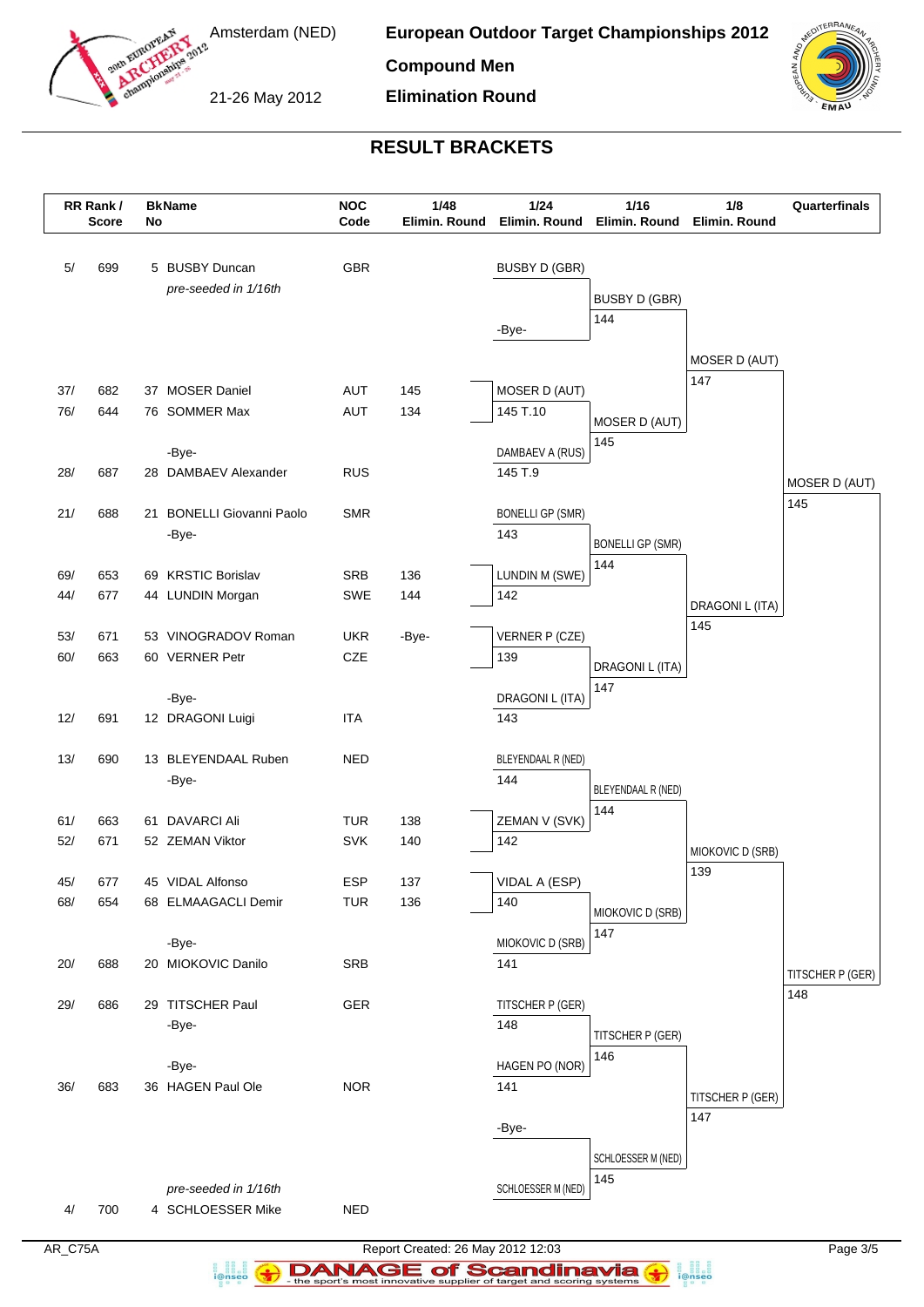

Amsterdam (NED)

**European Outdoor Target Championships 2012**

**Compound Men**

21-26 May 2012

**Elimination Round**



# **RESULT BRACKETS**

|       | RR Rank /<br><b>Score</b> | No | <b>BkName</b>                           | <b>NOC</b><br>Code | 1/48<br>Elimin. Round | $1/24$                     | 1/16<br>Elimin. Round Elimin. Round | 1/8<br>Elimin. Round | Quarterfinals      |
|-------|---------------------------|----|-----------------------------------------|--------------------|-----------------------|----------------------------|-------------------------------------|----------------------|--------------------|
| 3/    | 700                       |    | 3 DAMSBO Martin<br>pre-seeded in 1/16th | <b>DEN</b>         |                       | DAMSBO M (DEN)             | DAMSBO M (DEN)<br>149               |                      |                    |
|       |                           |    |                                         |                    |                       | -Bye-                      |                                     | DAMSBO M (DEN)       |                    |
| 35/   | 684                       |    | 35 VAVRO Mario                          | CRO                |                       | VAVRO M (CRO)              |                                     | 147                  |                    |
|       |                           |    | -Bye-                                   |                    |                       | 146                        | VAVRO M (CRO)<br>142                |                      |                    |
|       |                           |    | -Bye-                                   |                    |                       | <b>KYRITSOGLOU S (BEL)</b> |                                     |                      |                    |
| 30/   | 686                       |    | 30 KYRITSOGLOU Sam                      | <b>BEL</b>         |                       | 144                        |                                     |                      | DAMSBO M (DEN)     |
| 19/   | 689                       |    | 19 JOHANNESSEN Torben                   | <b>DEN</b>         |                       | JOHANNESSEN T (DEN)        |                                     |                      | 147 T.10*          |
|       |                           |    | -Bye-                                   |                    |                       | 142                        | HOFER P (SUI)                       |                      |                    |
| 67/   | 655                       |    | 67 GOLYGOWSKI Marcin                    | <b>POL</b>         | 138                   | HOFER P (SUI)              | 144                                 |                      |                    |
| 46/   | 677                       |    | 46 HOFER Patrizio                       | SUI                | 146                   | 144                        |                                     |                      |                    |
|       |                           |    |                                         |                    |                       |                            |                                     | HOFER P (SUI)<br>145 |                    |
| 51/   | 673                       |    | 51 LEHTONEN Kaj                         | <b>FIN</b>         | 140                   | LEHTONEN K (FIN)           |                                     |                      |                    |
| 62/   | 662                       |    | 62 POLAKOVIC Richard                    | <b>SVK</b>         | 131                   | 143                        | DURNY MJ (SVK)                      |                      |                    |
|       |                           |    | -Bye-                                   |                    |                       | DURNY MJ (SVK)             | 142                                 |                      |                    |
| 14/   | 690                       |    | 14 DURNY Matus Jr.                      | <b>SVK</b>         |                       | 147                        |                                     |                      |                    |
| 11/   | 692                       |    | 11 LAUBE Marcus                         | GER                |                       | LAUBE M (GER)              |                                     |                      |                    |
|       |                           |    | -Bye-                                   |                    |                       | 145                        |                                     |                      |                    |
|       |                           |    |                                         |                    |                       |                            | LAUBE M (GER)<br>146                |                      |                    |
| 59/   | 665                       |    | 59 BOKA Laszlo                          | <b>HUN</b>         | 139                   | <b>BOKA L (HUN)</b>        |                                     |                      |                    |
| 54/   | 670                       |    | 54 GAWRYS Dariusz                       | <b>POL</b>         | 136                   | 141                        |                                     | LAUBE M (GER)        |                    |
| 43/   | 678                       |    | 43 KILPIA Asko                          | <b>FIN</b>         | 144                   | KILPIA A (FIN)             |                                     | 145                  |                    |
| 70/   | 652                       |    | 70 TROYEPOLSKIY Stanislav               | <b>ISR</b>         | 137                   | 142                        | KILPIA A (FIN)                      |                      |                    |
|       |                           |    | -Bye-                                   |                    |                       | KIS L (HUN)                | 143                                 |                      |                    |
| 22/   | 688                       |    | 22 KIS Laszlo                           | <b>HUN</b>         |                       | 141                        |                                     |                      | <b>BOE M (NOR)</b> |
| $27/$ | 688                       |    | 27 LAURSEN Patrick                      | DEN                |                       | LAURSEN P (DEN)            |                                     |                      | 147 T.10           |
|       |                           |    | -Bye-                                   |                    |                       | 147                        |                                     |                      |                    |
|       |                           |    |                                         |                    |                       |                            | LAURSEN P (DEN)<br>145              |                      |                    |
| 75/   | 647                       |    | 75 SHATRAVA Pavel                       | LAT                | 138                   | <b>BURRIK (SUI)</b>        |                                     |                      |                    |
| $38/$ | 682                       |    | 38 BURRI Kevin                          | SUI                | 145                   | 144                        |                                     | <b>BOE M (NOR)</b>   |                    |
|       |                           |    |                                         |                    |                       | -Bye-                      |                                     | 147                  |                    |
|       |                           |    |                                         |                    |                       |                            | BOE M (NOR)                         |                      |                    |
|       |                           |    |                                         |                    |                       |                            | 147                                 |                      |                    |
| 6/    | 695                       |    | pre-seeded in 1/16th<br>6 BOE Morten    | <b>NOR</b>         |                       | <b>BOE M (NOR)</b>         |                                     |                      |                    |
|       |                           |    |                                         |                    |                       |                            |                                     |                      |                    |

a analis<br>i@nseo

AR\_C75A Report Created: 26 May 2012 12:03 Page 4/5 **DANAGE of Scandinavia**